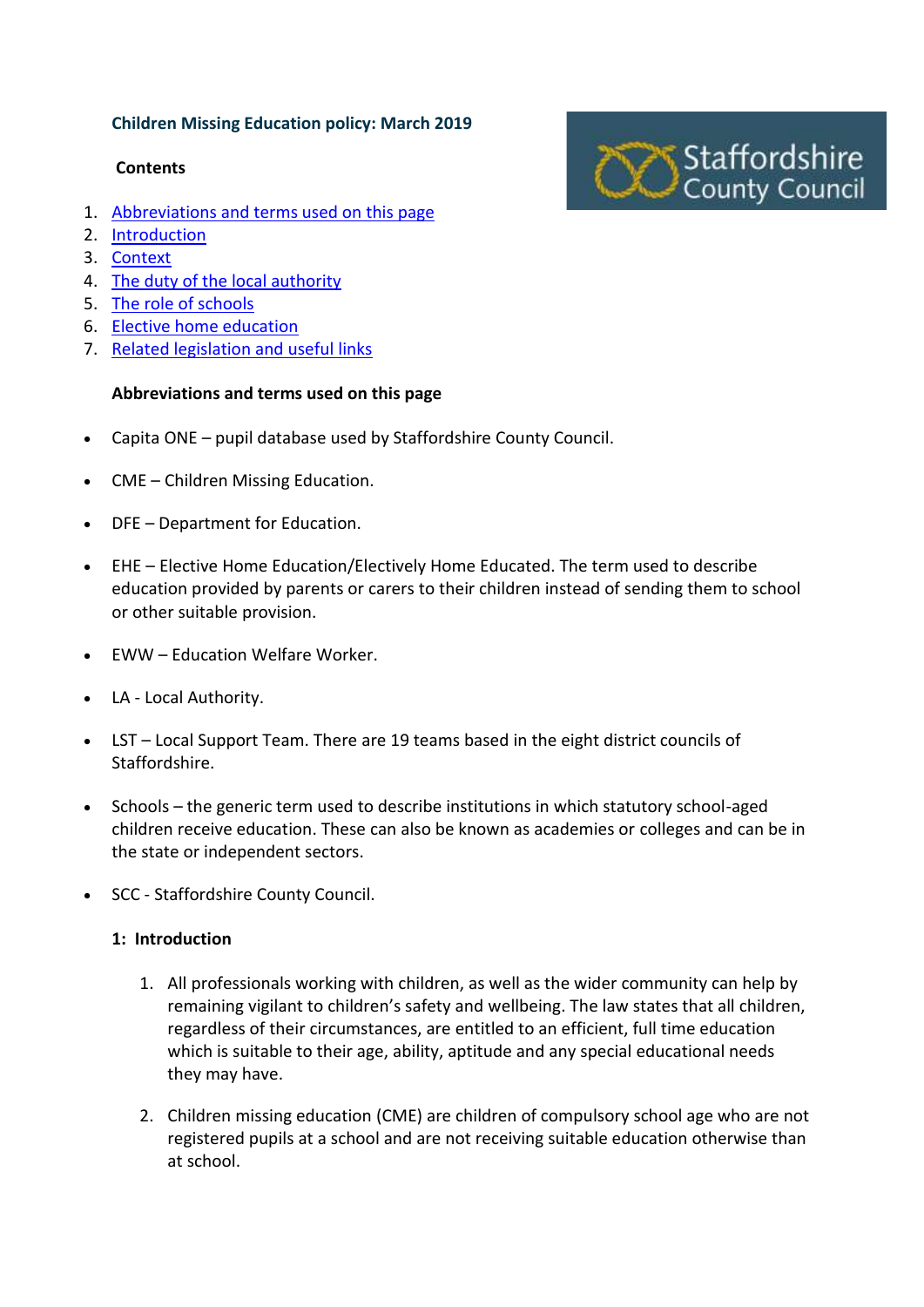- 3. Although the focus of this document is on the policy around CME in Staffordshire, the work should be seen within the wider context of the LA in safeguarding and promoting the welfare of all children living within the county boundaries.
- 4. The Department for Education guidance "Children Missing Education Statutory Guidance for Local Authorities September 2016" sets out the key principles to enable local authorities in England to implement their legal duty under section [436A of the](https://www.legislation.gov.uk/ukpga/1996/56/section/436A)  [Education Act 1996](https://www.legislation.gov.uk/ukpga/1996/56/section/436A) to make arrangements to identify, as far as it is possible to do so, children missing education (CME). This document is followed by the Local Authority in its delivery of the above duties.
- 5. If you know of any child who is not receiving an education, or you know of a child who has gone missing from a school, or are in any doubt please contact:

Children Missing Education, Staffordshire County Council, Families First, Faraday Road, Stafford ST16 3NQ

Telephone: 01785 278999 or 895966 Email: [cme.referrals@staffordshire.gov.uk](mailto:cme.referrals@staffordshire.gov.uk)

- 6. If you are concerned about a child's safety i.e.
	- o you have a serious concern about the safety of a child
	- o you think a child is being harmed or is at risk of being harmed
	- o you are worried that a child is living in circumstances where they are treated badly and not cared for properly

You **must** contact First Response on: 0800 13 13 126

Office hours: 8.30 am to 5.00 pm Monday to Thursday; and 8.30 am to 4.30 pm Friday

Email: [firstr@staffordshire.gov.uk](mailto:firstr@staffordshire.gov.uk)

- 7. The [Education and Inspections Act 2006](https://www.legislation.gov.uk/ukpga/2006/40/contents) places a duty on local authorities in England and Wales to make arrangements to identify children and young people of compulsory school age missing education in their area.
- 8. The DFE documents Keeping "Children Safe in Education 2018" and "Working Together to Safeguard Children - A guide to inter-agency working to safeguard and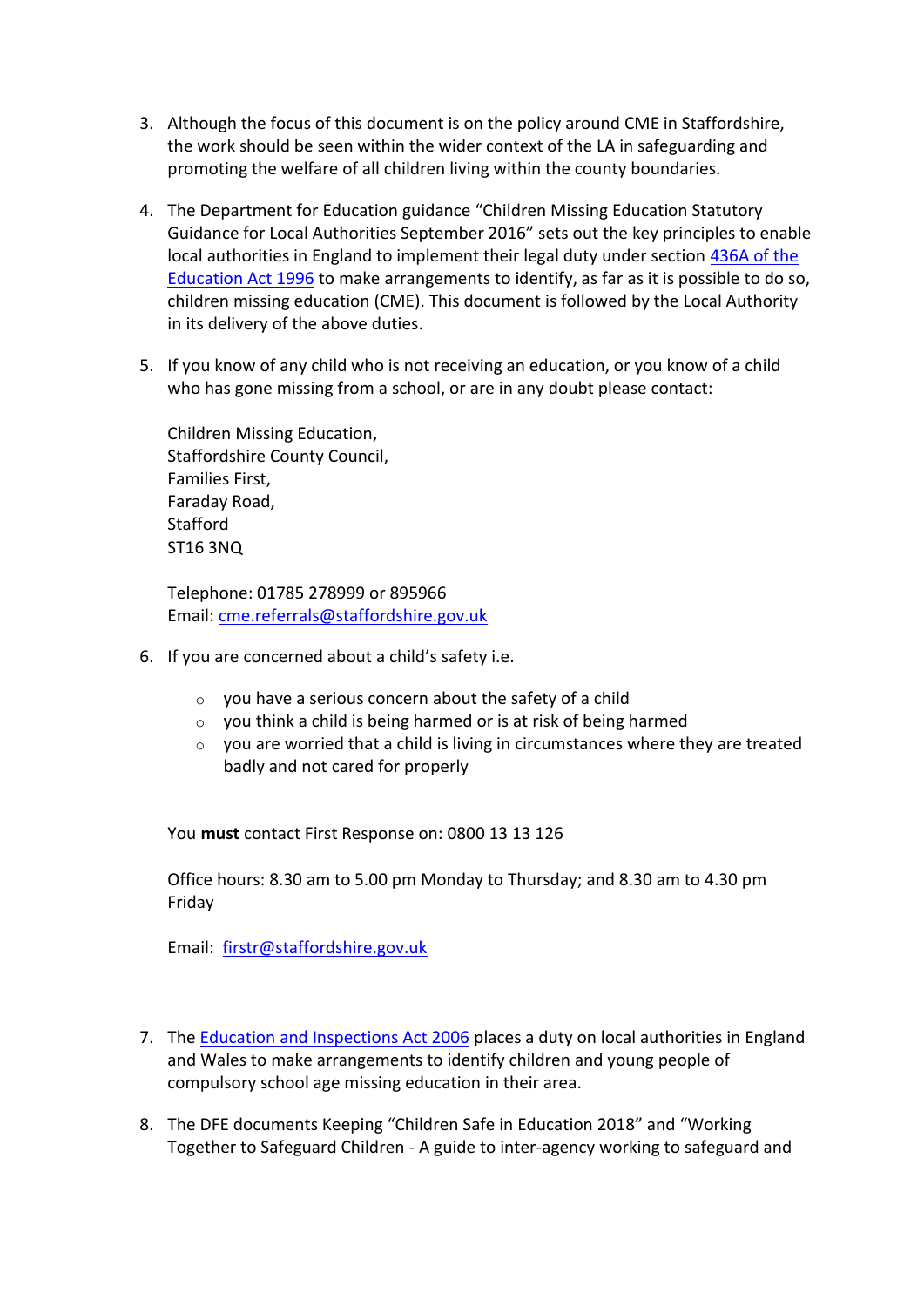promote the welfare of children", originally published in March 2010, and revised in 2013, 2015 and 2018 says:

"There is a Children Missing Education (CME) named point of contact in every Local Authority. Every practitioner working with a child has a responsibility to inform their CME contact if they know or suspect that a child is not receiving education. To help local agencies and professionals find children who are missing from education and identify those that are at risk of going missing from education, guidance was issued in July 2004, identifying and maintaining contact with children missing, or at risk of going missing, from education."

## **2: Context**

- 1. This policy is intended to inform LA staff, schools, headteachers, governing bodies, other agencies and the public about how we minimise and prevent CME. It relates primarily to children who are of compulsory school age who do not currently have a school place, or their educational provision is unknown.
- 2. The DFE defines CME as:

'All children of compulsory school age who are not on a school roll, nor being educated otherwise (e.g. privately or in an alternative provision) and who have been out of any educational provision for a substantial period (usually four weeks or more)'

This definition is adopted in this CME Policy, with an understanding that EHE is a valid alternative provision.

- 3. Staffordshire County Council acknowledges that it is a key responsibility of the LA to promote the educational achievement of all children resident within the county or attending schools within the county. The best way to promote these outcomes for children is to ensure that as far as possible children of compulsory school age are either enrolled with an educational provider or are being EHE.
- 4. The [Children Act 2004](https://www.legislation.gov.uk/ukpga/2004/31/contents) places a duty on all agencies to work together to promote the welfare of children and to share information appropriately. This principle underpins SCC's policy on CME, and there is an expectation that all agencies and professionals will work together to ensure that children are participating in education, whether at an educational provision or at home.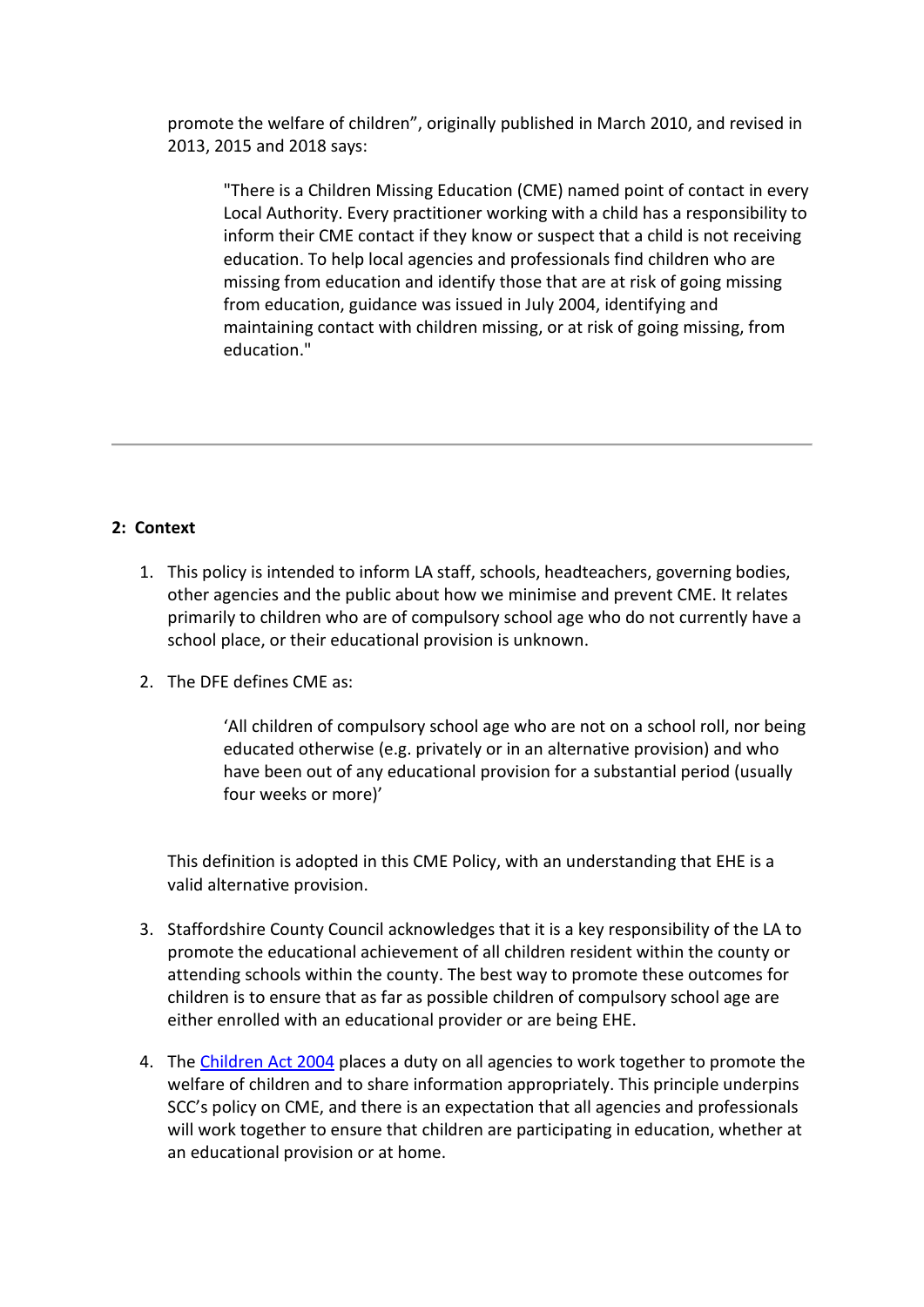- 5. There are certain points at which children are most at risk of becoming missing from education, and the most common reasons for this include:
	- o Children not registered by parents/carers at school when they achieve compulsory school age.
	- o Children not registered at school for the start of high school (Year 7).
	- o Frequent house moves, periods of homelessness or time spent in refuges.
	- o Family breakdown.
	- o Parents "withdrawing" children from school for an invalid reason.
	- o Schools off-rolling pupils without the correct checks and procedures being followed.
	- o Exclusion (lawful and unlawful).
	- o Children whose educational status is unknown, and it is therefore not possible to identify whether the child is receiving a suitable education.
- 6. Certain groups of children are more likely to be affected by the factors listed above and include:
	- o Children in Public Care (Looked After Children).
	- o Children who have been the subject of a Child Protection Plan.
	- o Refugees and asylum seekers.
	- o Gypsy, Roma and Traveller families.
	- o Children who have experienced domestic violence or other adverse family circumstances.
	- o Children with special educational needs.
	- o Migrant families.
	- o Children who have had attendance difficulties.
- 7. The cost of children missing out on education can be very high to themselves, their families and society as a whole. Children who do not engage in education are unlikely to gain any formal qualifications, and a fragmented educational history can result in low levels of functional literacy and numeracy in adult life.
- 8. Missing out on learning is also linked to other problems in later life including:
	- •
	- o Unemployment.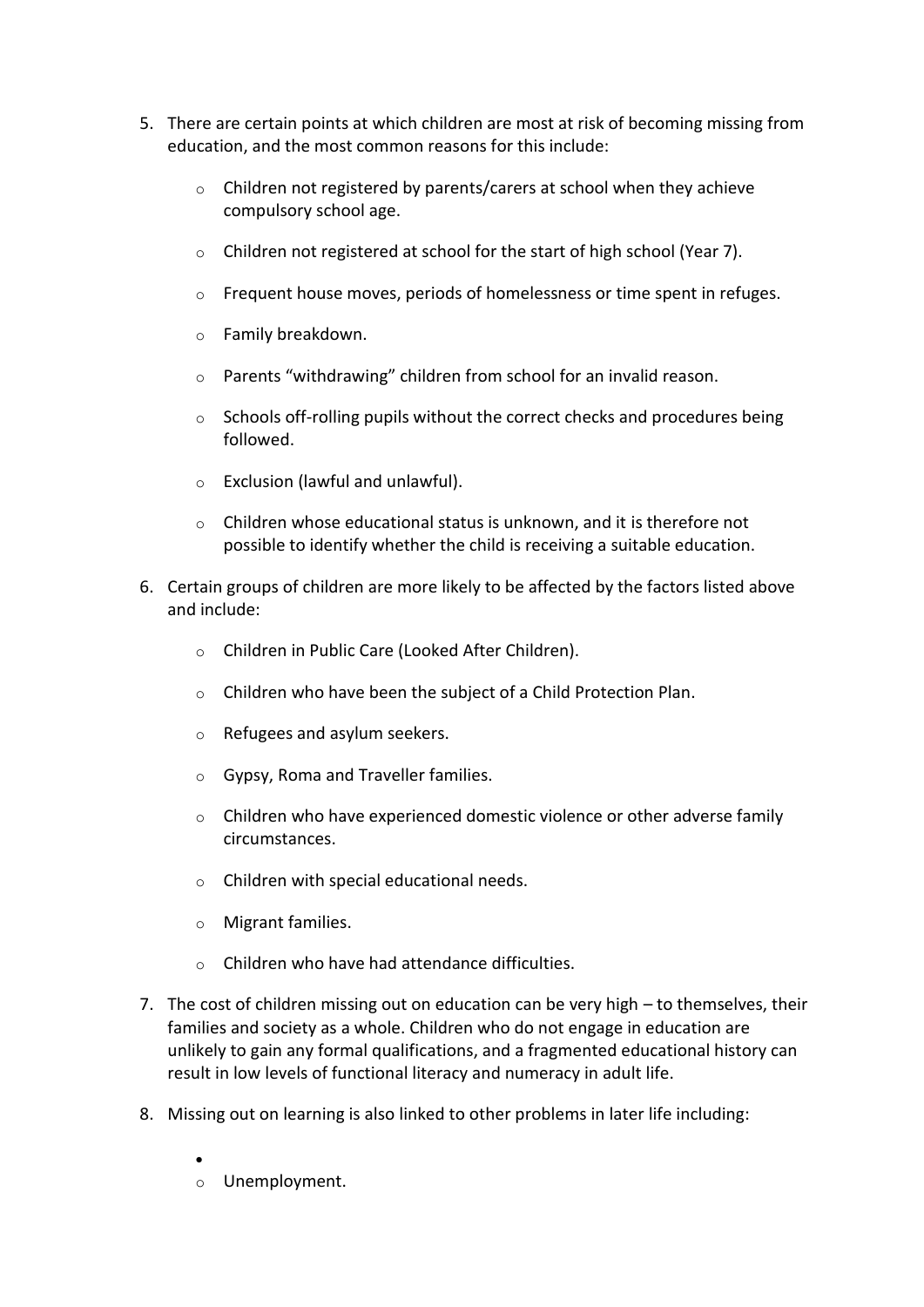- o Homelessness.
- o Criminal and anti-social behaviour.
- o Involvement in prostitution and the sex trade.
- o Substance abuse.
- o Teenage parenthood.
- o Mental health and self-esteem issues.
- o Physical health issues (including those linked to poverty).
- o Forced marriage.

#### **3: The duty of the local authority**

1. As an LA, we have a duty under  $s436A$  of the Education Act 1996 to establish (so far as it is possible to do so) the identities of children in ourarea who are of compulsory school age but who are not registered pupils at a school or receiving some other form of suitable education.

We therefore must identify all children within our area and ensure thatthey are either registered pupils at a maintained, non-maintained orindependent school, or that they are receiving another form of suitableeducation. Part of this duty therefore requires us to have details ofthose pupils registered at all schools who are ordinarily resident within Staffordshire.

2. SCC has a duty to act in accordance with the aforementioned Statutory Guidance for local authorities in England to identify children not receiving a suitable education, published in November 2013. This requires us to "put in place arrangements for joint working andinformation sharing with other local authorities and relevant partner agencies that come into contact with children and families".

The guidance makes clear that such "partner agencies" will include all typesof education providers both maintained and independent schools, andlocal authorities are recommended to maintain a database of all schoolagechildren, along with how they are being educated.

3. As outlined above, the obligation under **s436A of the Education Act 1996** to make arrangements to identify children who are not receiving asuitable education includes a duty under [s437 of the same Act](https://www.legislation.gov.uk/ukpga/1996/56/section/437) to intervene if it appears that a child is not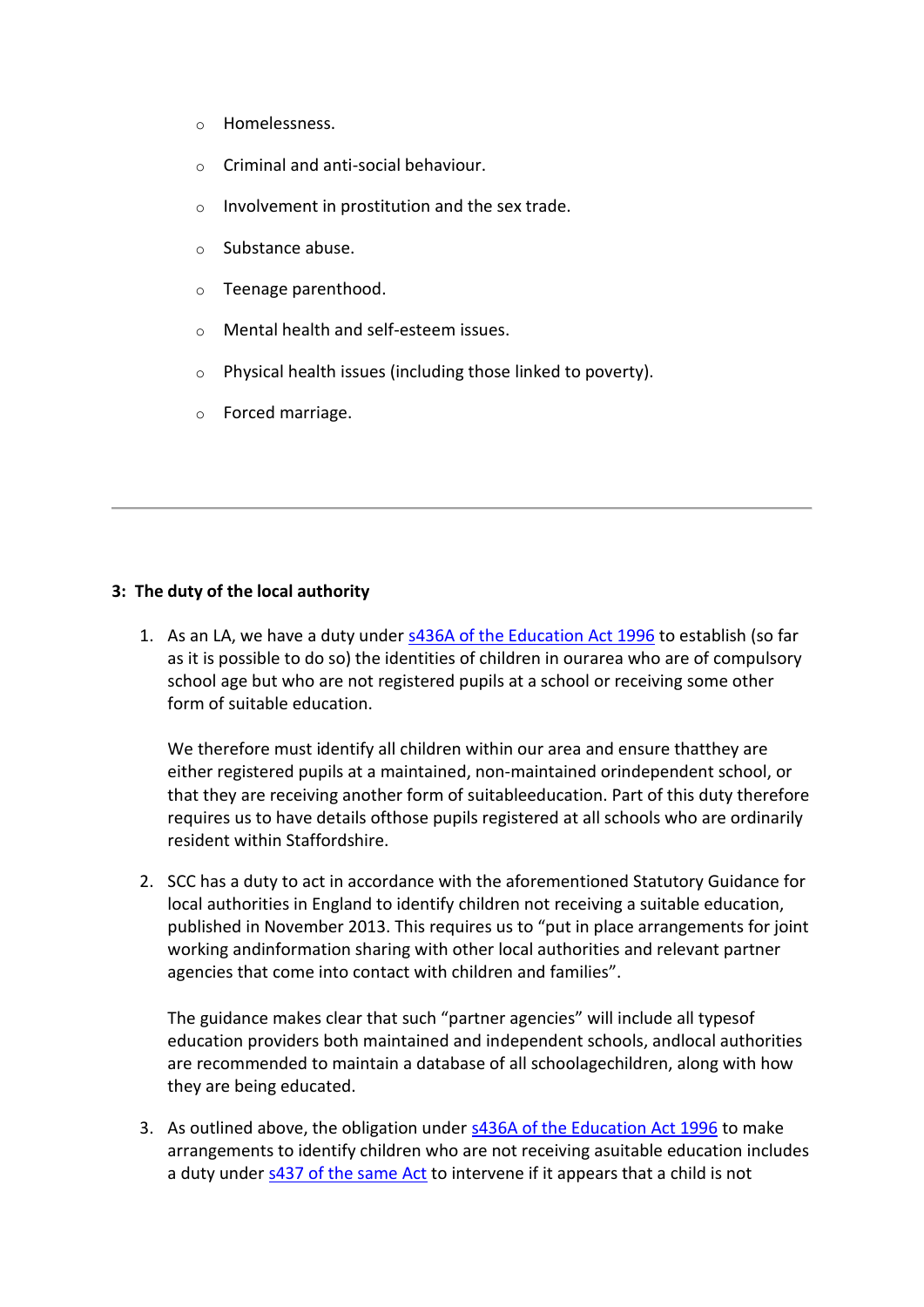receiving a suitable education. Local authorities also have a duty under [s175 of the](https://www.legislation.gov.uk/ukpga/2002/32/section/175)  [Education Act 2002](https://www.legislation.gov.uk/ukpga/2002/32/section/175) to safeguard and promote the welfare of children through their educational obligations.

- 4. In relation to the LA's duties around Promoting the Education of Looked After Children (DfE Statutory Guidance July 2014), as a corporate parent we do not tolerate drift and delay where children the LA looks after are without an education placement that is appropriate to their assessed needs. This includes using our powers of direction in a timely way rather than because of protracted negotiation.
- 5. CME works with the Virtual School and a range of professionals toensure that there are effective arrangements in place to support the education of looked after children. This includes ensuring that there is timely communication and effective cooperation with other local authorities in relation to education placement changes, school admissions, achievement and exclusions.
- 6. Where there are concerns that children are at risk of becoming involved in violent extremist activity, in consultation with the schools these will be referred to the Police Prevent Team in partnership with the Education Safeguarding Advice Service.

#### **4: The role of schools**

- 1. It is understandable and appropriate that schools should be concerned about revealing personal information about pupils. However, all information held by SCC is processed in accordance with the [Data Protection Act 1998.](https://www.legislation.gov.uk/ukpga/1998/29/contents) Under Paragraph 5(c) of Schedule 2 to the Act, personal information can be disclosed where necessary for the exercise of any function given to any person under an enactment. [As noted in 3,](https://www.staffordshire.gov.uk/Education/Education-welfare/Children-missing-from-education-policy.aspx#Thedutyofthelocalauthority) SCC has a duty to ensure that children within its boundaries are being appropriately educated, and it is necessary for this function that we obtain this information.
- 2. When a child is expected to join a school and does not arrive, for the first 10 school days the school should make their own enquiries. This should include trying to contact the parents/carers by telephone or letter. School may also wish to contact the School Admissions Team to establish if the child has been registered elsewhere.
- 3. For absence of between 10 and 20 school days, schools may request EWW support (if eligible) to establish the reason for the unknown absence and lack of information. The request must include a record of the reasonable enquiries made so far (see CME "Reasonable enquiries" for more details).
- 4. If after 20 school days (four school weeks) the child has not been located, the school should complete and submit a CME Referral Form to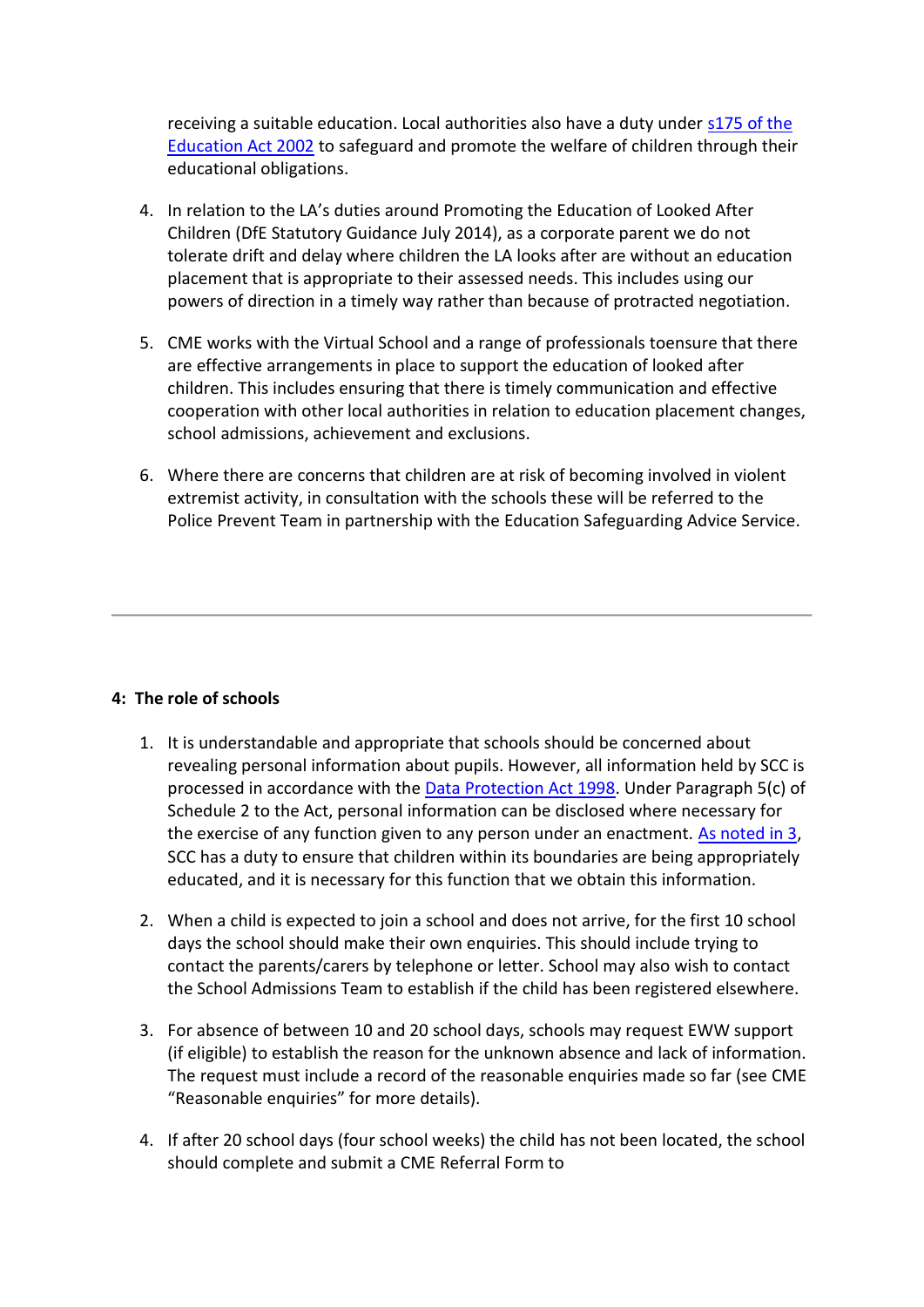[cme.referrals@staffordshire.gov.uk](mailto:cme.referrals@staffordshire.gov.uk) and it is at this point that the Headteacher should take the child off the school roll.

- 5. If a child is absent, or fails to return from an agreed holiday, the school should follow their normal procedures for investigating the absence, using "Reasonable Enquiries" (see [CME webpage\)](https://www.staffordshire.gov.uk/Education/Education-welfare/Children-missing-from-education.aspx).
- 6. If a child is absent from school because they are believed to have moved away, school are still required to keep the pupil on roll whilst making reasonable enquiries, and only remove from roll after 20 school days have elapsed. It is at this point that a referral to CME should be made.
- 7. When the school and EWW have investigated, but not located the child and 20 school days have elapsed, schools should follow the procedure outlined in 4.4.
- 8. If there is a concern regarding the immediate safety of the child First Response must be contacted (see 1.4). Dependent on the level of concern, the Education Safeguarding Advice Service can also be consulted by emailing [esas@staffordshire.gov.uk](mailto:esas@staffordshire.gov.uk) or telephoning 0800 13 13 126 (option 3).
- 9. It is the decision of the Headteacher of the school as to when to remove a child from roll; however, deletions from a school roll can usually be made after four school weeks (20 school days) continuous absence where all reasonable attempts have been made to trace a child and the CME team have been notified. In these circumstances the child's details should also be uploaded onto the Teachernet s2s lost pupils' database.
- 10. There is statutory guidance governing when schools can delete children from their admissions register. These are outlined in Regulation 8 of the [Education \(Pupil](http://www.legislation.gov.uk/uksi/2006/1751/regulation/8/made)  [Registration\) \(England\) Regulations 2006.](http://www.legislation.gov.uk/uksi/2006/1751/regulation/8/made)
- 11. When a child is deleted from the school's admissions register, the school must update their school management information system and clearly indicate the date and the reason for removal from roll. On the "i" tab next to "Reason for Leaving" the new school's name should be given together with its seven-digit school identifier number (schools in England and Wales) or the school name and locality (schools in Scotland, Northern Ireland, Isle of Man, Channel Islands, Gibraltar or Armed Forces Schools abroad).
- 12. When a pupil leaves a school for a known destination, the school should upload the child's records to s2s – a secure national database. This generates an email to the receiving school which then downloads the information.
- 13. In February 2018 all schools in Staffordshire were issued with "Deregistration Guidance". This is a quick reference sheet which lists all the reasons why a pupil can be taken off roll. Schools are asked to refer to this guidance (see [CME webpage\)](https://www.staffordshire.gov.uk/Education/Education-welfare/Children-missing-from-education.aspx) and notify the LA accordingly depending on the reason.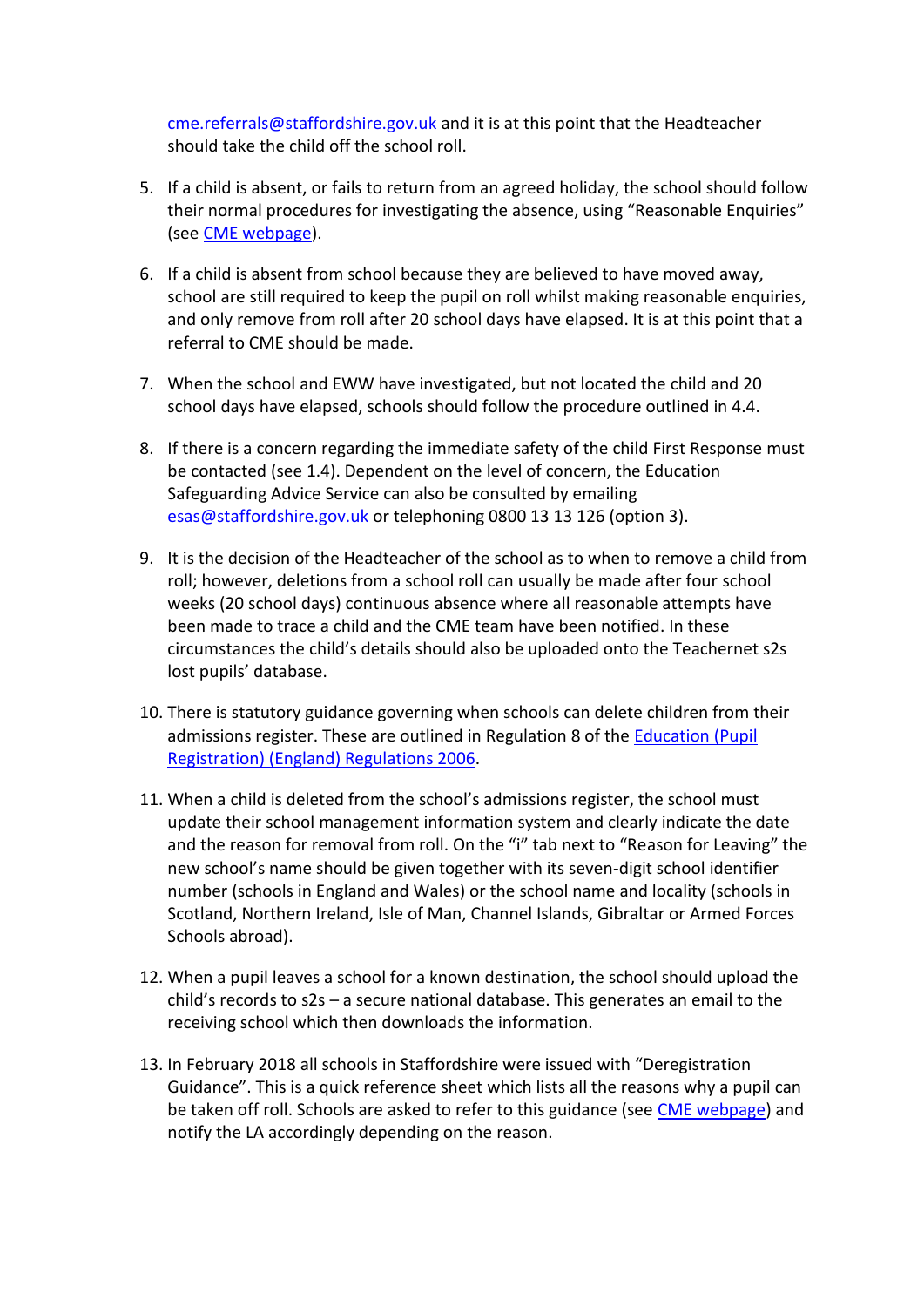14. When a pupil is taken off roll due to their having been admitted to a new school, the school the pupil is leaving should complete an OR.1 (off-rolling) form which they should then send to [schools.capitadatateam@staffordshire.gov.uk.](mailto:schools.capitadatateam@staffordshire.gov.uk)

This will then ensure that the pupil is recorded as being at the new school and will avoid unnecessary investigation.

- 15. Where a pupil leaves a school without a known destination, (which will have been referred to CME see 4.4.) the school should also upload the child's records to the secure area of s2s known as the Lost Pupils Database. Any school then admitting the child without previous school history can request their LA to search the Lost Pupils Database for the child's records.
- 16. For those pupils mentioned in 4.14 above, the "Reason for Leaving" on the school's management information system should be amended to show "Unknown Destination". The Common Transfer File must also be completed, and coded XXXXXXX (destination unknown) or MMMMMMM (moved to independent sector or out of England and Wales). It can then be uploaded onto s2s in the normal way. These records are securely stored in an area of s2s known as the Lost Pupils Database. If a file is rejected, schools should recode the file MMMMMMM.
- 17. **Important** Please note that new Statutory Guidance for Local Authorities was issued by the DFE in September 2016. This makes specific reference to schools' responsibilities around CME and sets out the correct reporting mechanisms to ensure that these often-vulnerable children are accurately monitored.
- 18. Schools should pay particular attention to the section entitled "School Responsibilities" regarding notifying the local authority at the earliest opportunity for those children who move onto and off school rolls at non-standard transition points. Please also give regard to the section entitled "Making reasonable enquiries".
- 19. All relevant documentation is available on the [CME webpage,](https://www.staffordshire.gov.uk/Education/Education-welfare/Children-missing-from-education.aspx) however if schools have any queries they should contact the CME team for advice.

#### **5: Elective home education**

1. If a parent wishes to EHE his/her school educated child, the school must deregister the child at the point written notification is received from the parent stating that the child is now in receipt of home education. Deletion from the admissions register should take place as soon as such notification is received, and schools should follow the aforementioned "Deregistration guidance".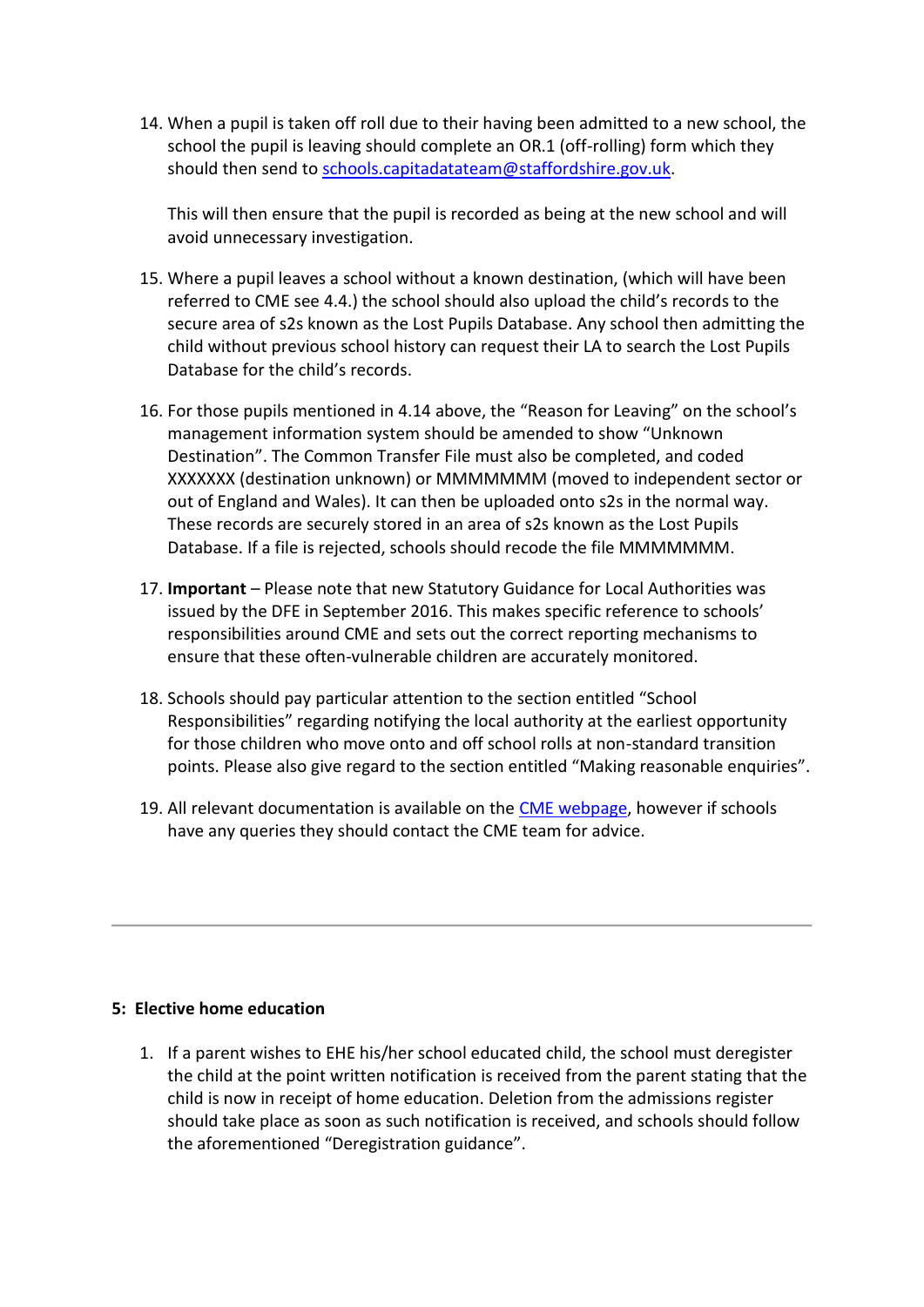2. Schools **must** inform the EHE team when a pupil has been removed from their roll to be home educated. They should do this by forwarding a copy of the parent's written correspondence (this can be a letter or email) together with a completed School Exit Form to the Elective Home Education team at [electivehomeeducation@staffordshire.gov.uk.](mailto:electivehomeeducation@staffordshire.gov.uk)

It is imperative that this is done at the time of removal from the school roll because unless the EHE team are notified, the pupil will remain the safeguarding responsibility of the school.

- 3. Information is cross-referenced at regular half-termly liaison meetings between CME and EHE, to ensure that home educating families are identified, contacted and support is offered.
- 4. If the EHE team has concerns that the child is not being provided with a suitable education, then the matter will be referred to an Education Welfare Worker. If the EWW is not able to establish that a "suitable education" is being provided, they may seek a legal remedy, i.e. a School Attendance Order (DFE "School Attendance – Statutory guidance and departmental advice", August 2013).
- 5. EHE legislation currently states that the only obligation for parents to notify anybody is at the point they withdraw their child from school (see 5.1). This is when they must give written notification to the Headteacher of the school. If a family has never enrolled their child in a school, there is no obligation to notify the LA.
- 6. If the LA has reason to believe that a child is not receiving a suitable education, there is an expectation that this will be investigated. In the case of children previously unknown to the LA this may simply be confirmation that the child is being EHE rather than missing education.

## **6: Related legislation and useful links**

- [Children Act 2004](http://www.legislation.gov.uk/ukpga/2004/31)
- Children Missing Education [DfE Statutory Guidance for Local Authorities](https://www.gov.uk/government/publications/children-missing-education)
- [Education Act 1996](http://www.legislation.gov.uk/ukpga/1996/56/contents)
- [Education Act 1996 s436A](http://www.legislation.gov.uk/ukpga/2006/40)
- [Education Act 1996 s437](http://www.legislation.gov.uk/ukpga/1996/56/contents)
- [Education Act 2002](http://www.legislation.gov.uk/ukpga/2002/32/contents)